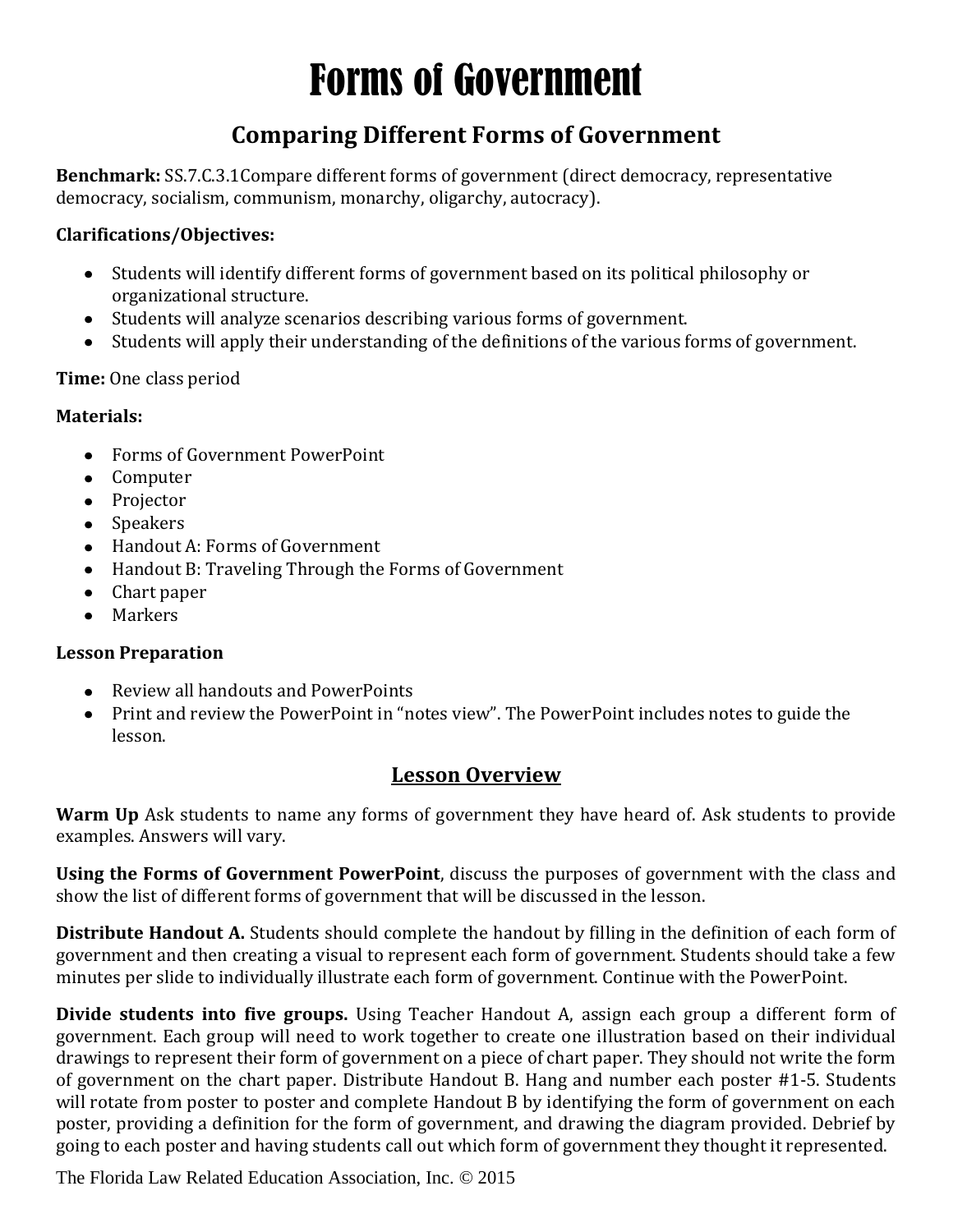**Continue with the PowerPoint** and address additional forms/theories of government including a republic, socialism, and communism. View the video "A Teenage Girl Explains Different forms of Government" created by ["A Teenage Girl Explains" on YouTube](https://www.youtube.com/watch?v=WEEuwmMIPas).

**Optional extension activity:** Have students review the forms of government they have learned about and consider the following question: *If you were to have your own country, which form(s) of government would you put in place?* Students can select one form of government or create a hybrid of multiple forms of government. They should explain their selection.

**Check for Understanding** The final slide will include a question from the End of Course Exam Item Specifications book. Have the students independently write down their answer and ask student to explain how they made their decision.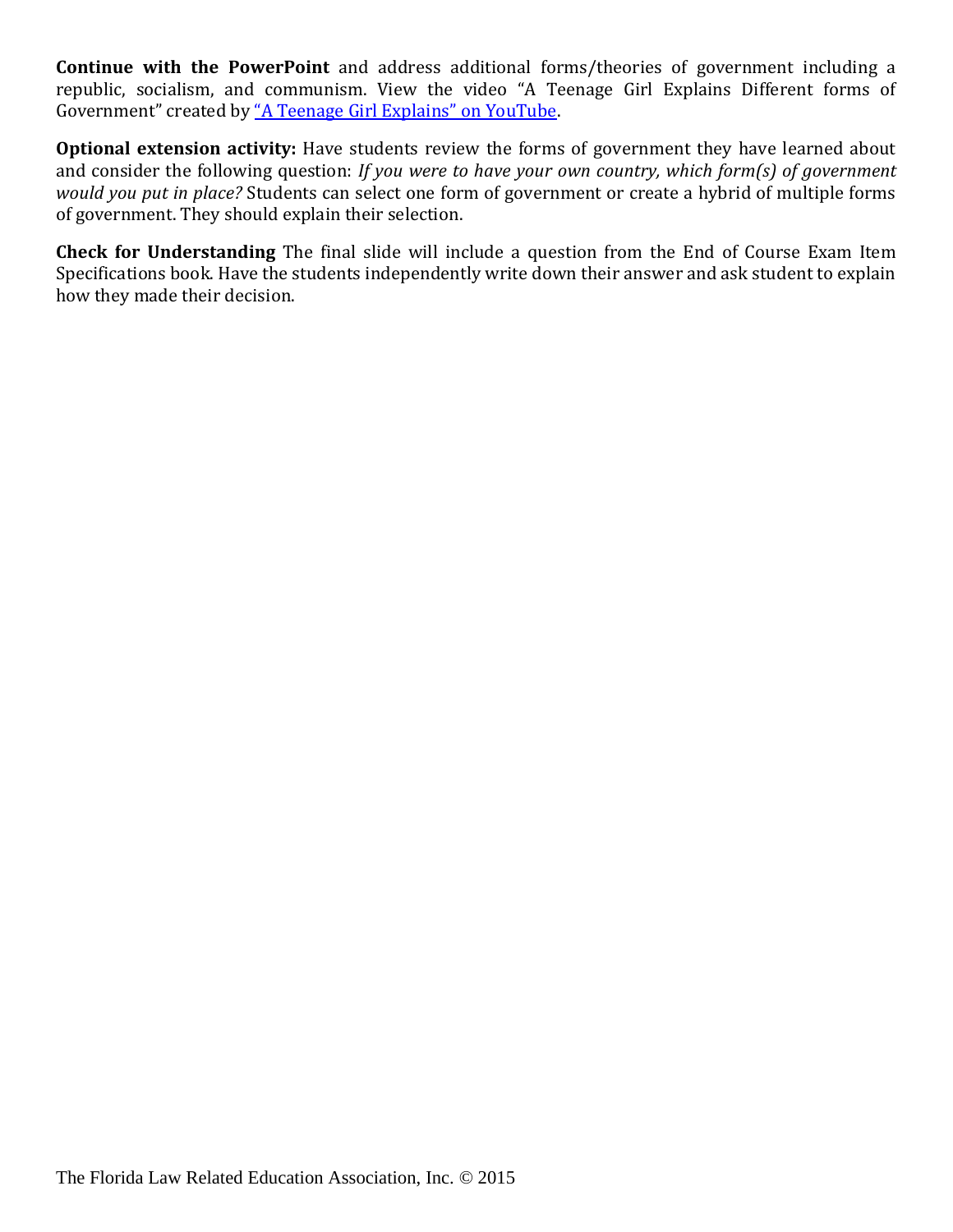## Forms of Government

Directions: Complete the handout below by providing a definition and illustration for each form of government.

| <b>Form of Government</b>   | <b>Definition</b> | Illustration |
|-----------------------------|-------------------|--------------|
| Direct democracy            |                   |              |
| Representative<br>democracy |                   |              |
| Constitutional<br>monarchy  |                   |              |
| Absolute<br>monarchy        |                   |              |
| Oligarchy                   |                   |              |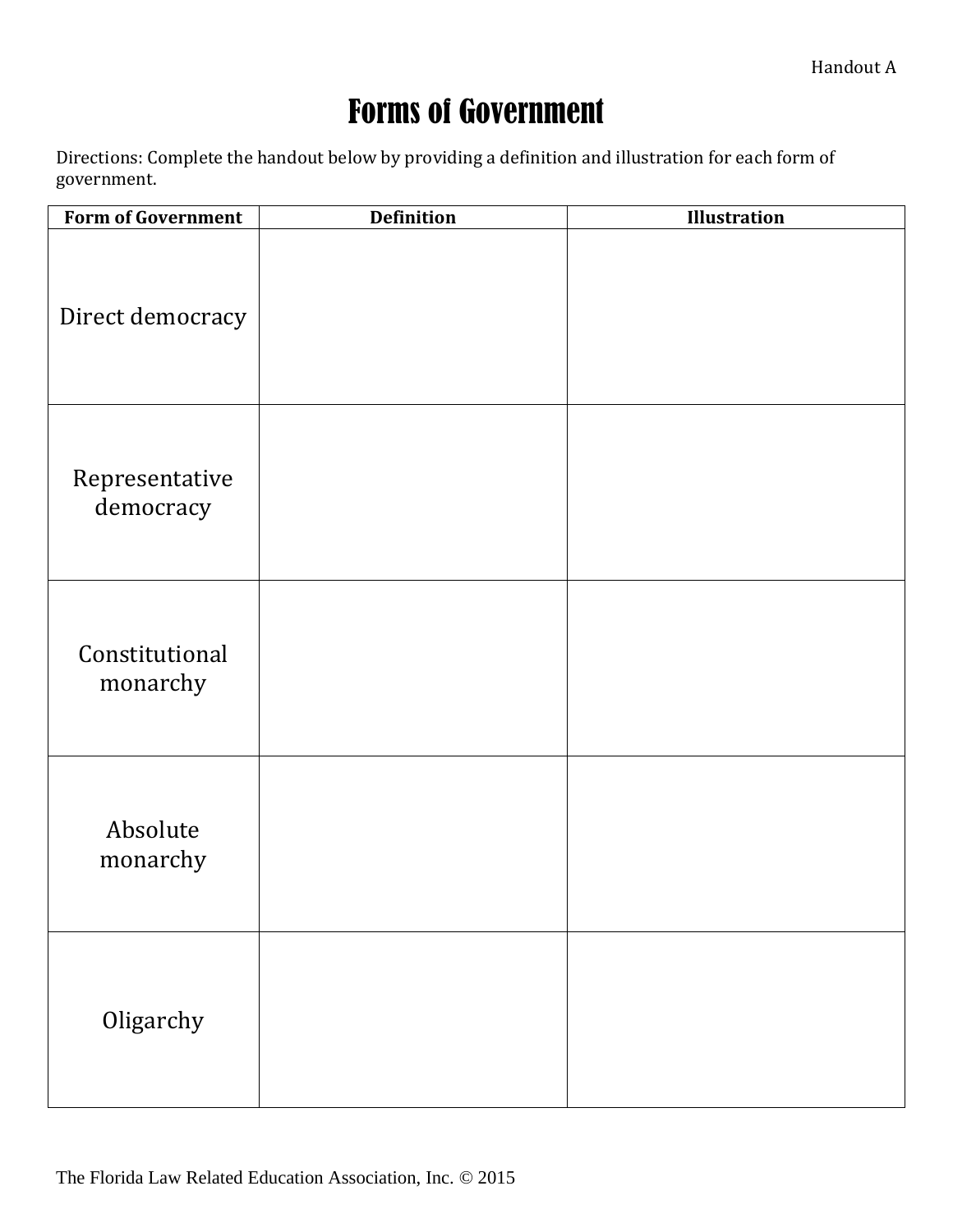### Forms of Government

| <b>Form of Government</b> | <b>Definition</b> | <b>Illustration</b> |
|---------------------------|-------------------|---------------------|
| Autocracy                 |                   |                     |
| Anarchy                   |                   |                     |
| Republic                  |                   |                     |
| Socialism                 |                   |                     |
| Communism                 |                   |                     |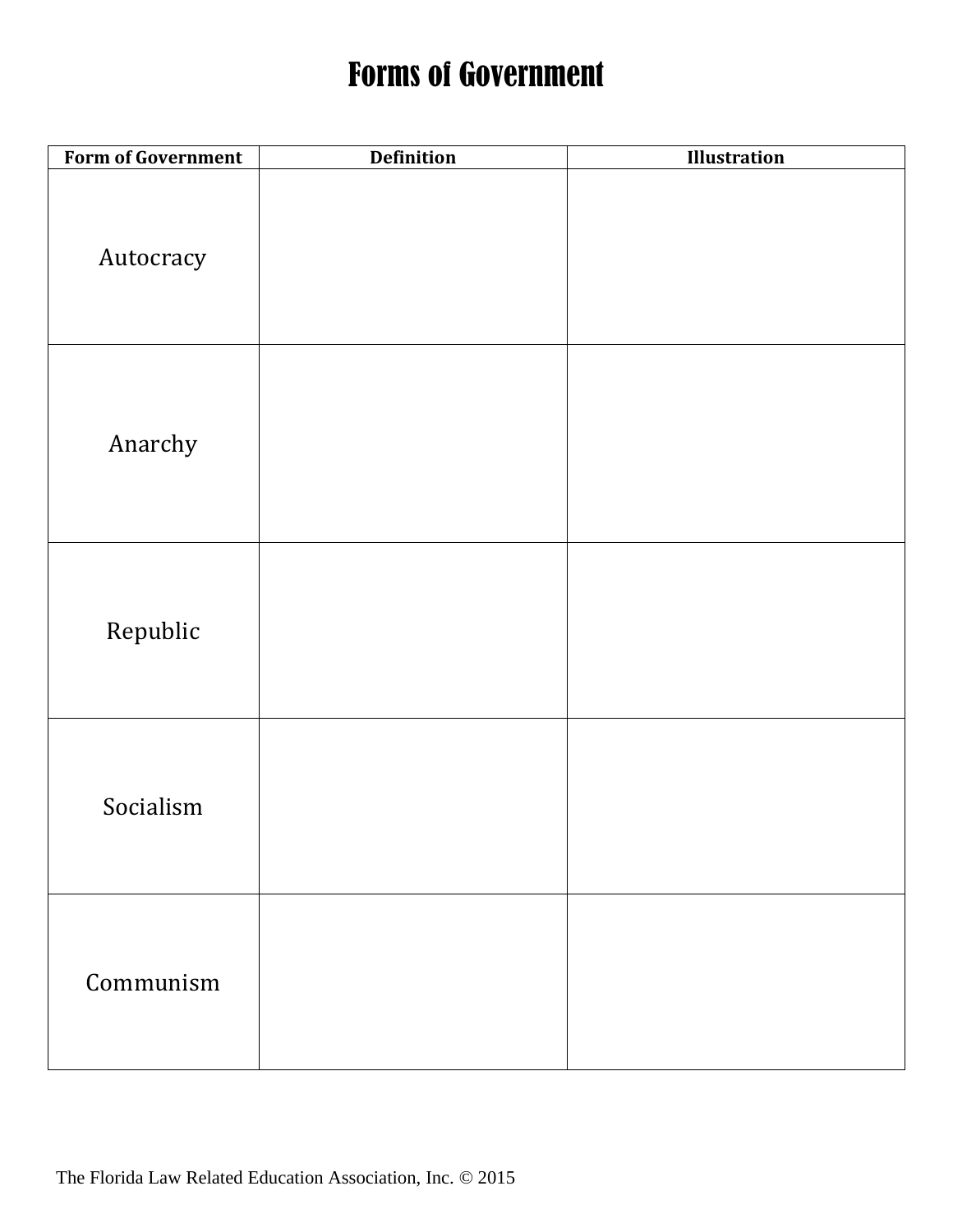## Traveling Through the Forms of Government Map It Out

Directions: Complete the table below based on the illustrations created by your classmates. You will need to provide the name of the form of government shown in the correct box, a definition of that form of government, and copy the illustration.

| Form of Government | <b>Definition</b> | <b>Illustration</b> |
|--------------------|-------------------|---------------------|
| Poster 1           |                   |                     |
|                    |                   |                     |
|                    |                   |                     |
|                    |                   |                     |
|                    |                   |                     |
|                    |                   |                     |
|                    |                   |                     |
| Poster 2           |                   |                     |
|                    |                   |                     |
|                    |                   |                     |
|                    |                   |                     |
|                    |                   |                     |
|                    |                   |                     |
|                    |                   |                     |
|                    |                   |                     |
| Poster 3           |                   |                     |
|                    |                   |                     |
|                    |                   |                     |
|                    |                   |                     |
|                    |                   |                     |
|                    |                   |                     |
|                    |                   |                     |
| Poster 4           |                   |                     |
|                    |                   |                     |
|                    |                   |                     |
|                    |                   |                     |
|                    |                   |                     |
|                    |                   |                     |
|                    |                   |                     |
| Poster 5           |                   |                     |
|                    |                   |                     |
|                    |                   |                     |
|                    |                   |                     |
|                    |                   |                     |
|                    |                   |                     |
|                    |                   |                     |
|                    |                   |                     |